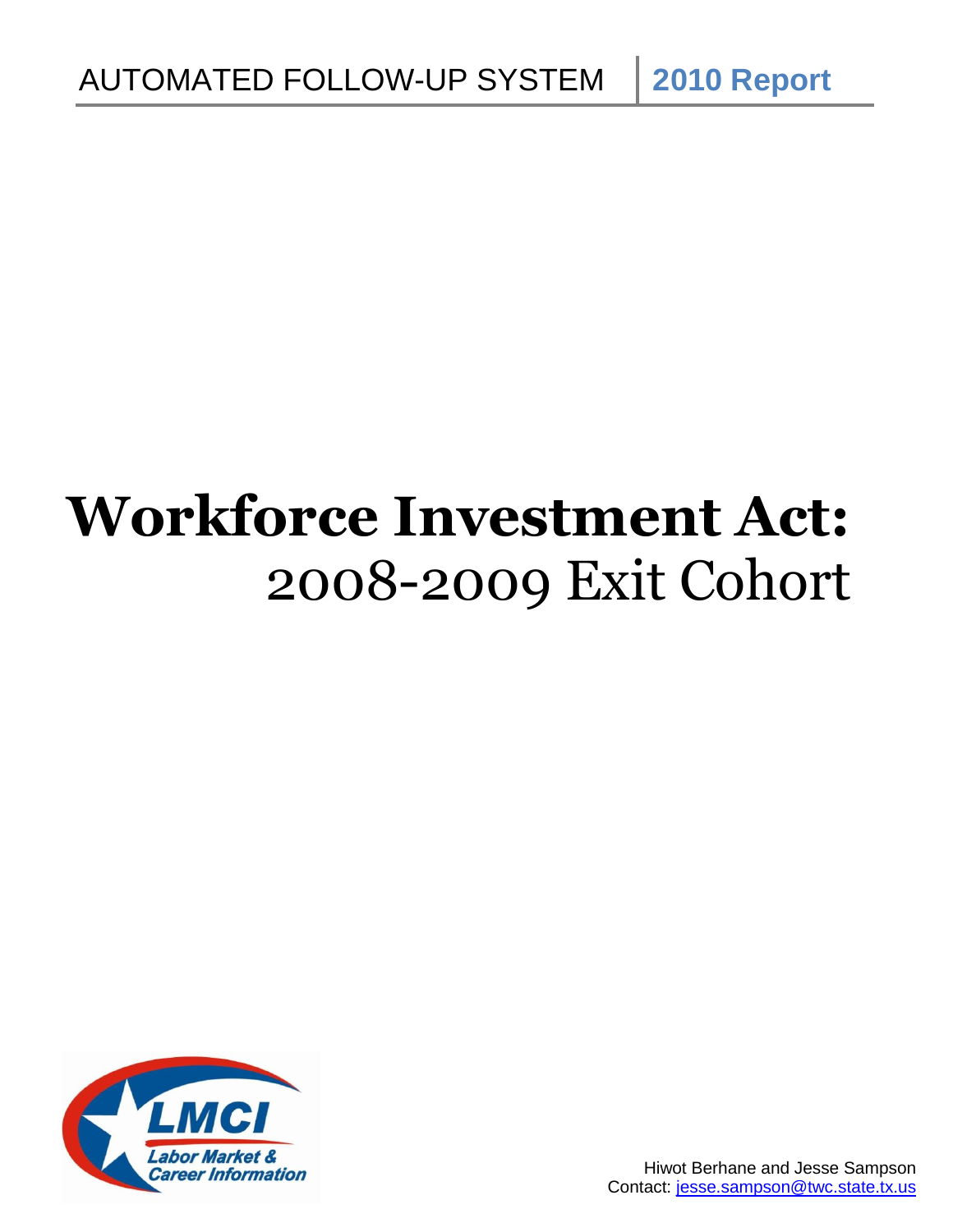# Texas Workforce Solutions provides vital workforce development tools that help workers find and keep good jobs, and help employers hire the skilled workers they need to grow their businesses.

The main vehicle for workforce development policy in the United States is the Workforce Investment Act of 1998 (WIA), which replaced the Job Training Partnership Act. The act came into being, according to its legislative intent, "to consolidate, coordinate, and improve employment, training, literacy, and vocational rehabilitation programs in the United States." The most salient feature of the new workforce system was the "One Stop Center": "The consolidation of services was to take place locally, through a new system of WIA One-Stop centers, guided by state and local entities to assure service coordination and customer access as required by WIA…[which] would no longer require …applicants to go to different offices to apply for services" (Cottingham and Besharov 2011).

As implemented in Texas, WIA is a major funding source for Texas Workforce Solutions: the workforce programs and initiatives administered by eight state agencies and 28 Local Workforce Development Boards who independently provide services in each of 28 Local Workforce Development Areas (LWDA). The eight state agencies with workforce programs collaborate on addressing systemic issues through the Texas Workforce Investment Council (TWIC), appointed by the Governor. The Texas Workforce Commission (TWC) is responsible for administering the main components of WIA (Adult, Dislocated Worker and Youth grants), along with 27 other workforce programs.

WIA funds are distributed in the form of grants, and these grants are broken down into different categories by target population. WIA Adult grants aim to increase employment, job retention, earnings and career advancement of U.S. workers, while Dislocated Worker grants assist workers who have been laid off or have been notified that they will be terminated or laid off. WIA Youth grants are intended to prepare youth for the 21<sup>st</sup> century workforce. Other grants that do not fall into these categories are also funded by WIA.<sup>1</sup>

WIA has been studied exhaustively, both by public-sector auditors such as the US Government Accountability Office and by academic researchers. The most recent and comprehensive impact study of WIA finds that the program has overall positive and statistically significant impacts on employment and earnings, with significant variation across states, and higher earnings gains accruing to female participants and participants who received vocational training as opposed to "light-touch" services (Heinrich et. al. 2008). Texas has been relatively progressive in recent years with implementation of WIA programs, directing the lion's share of American Recovery and Reinvestment Act funds appropriated for the purpose to training programs:

Texas has mandated that 67 percent of Recovery Act funds be spent on training, including expenditures on support services and needs-related payments. Due to the emphasis in the Recovery Act legislation that the majority of the funds be spent on training, and because USDOL did not establish a specific standard, TWC determined that 67 percent would provide an aggressive focus on training while still allowing the Boards to meet other needs with Recovery Act funds (Hobbie and Barnow 2011).

 $\overline{a}$ 

<sup>1</sup> Other programs administered by the Office of Workforce Investment include Indian and Native American Programs, Services to Farmworkers, Disability Program Navigators, The President's Community-Based Job Training Grants, and the Work Opportunity Tax Credit Program.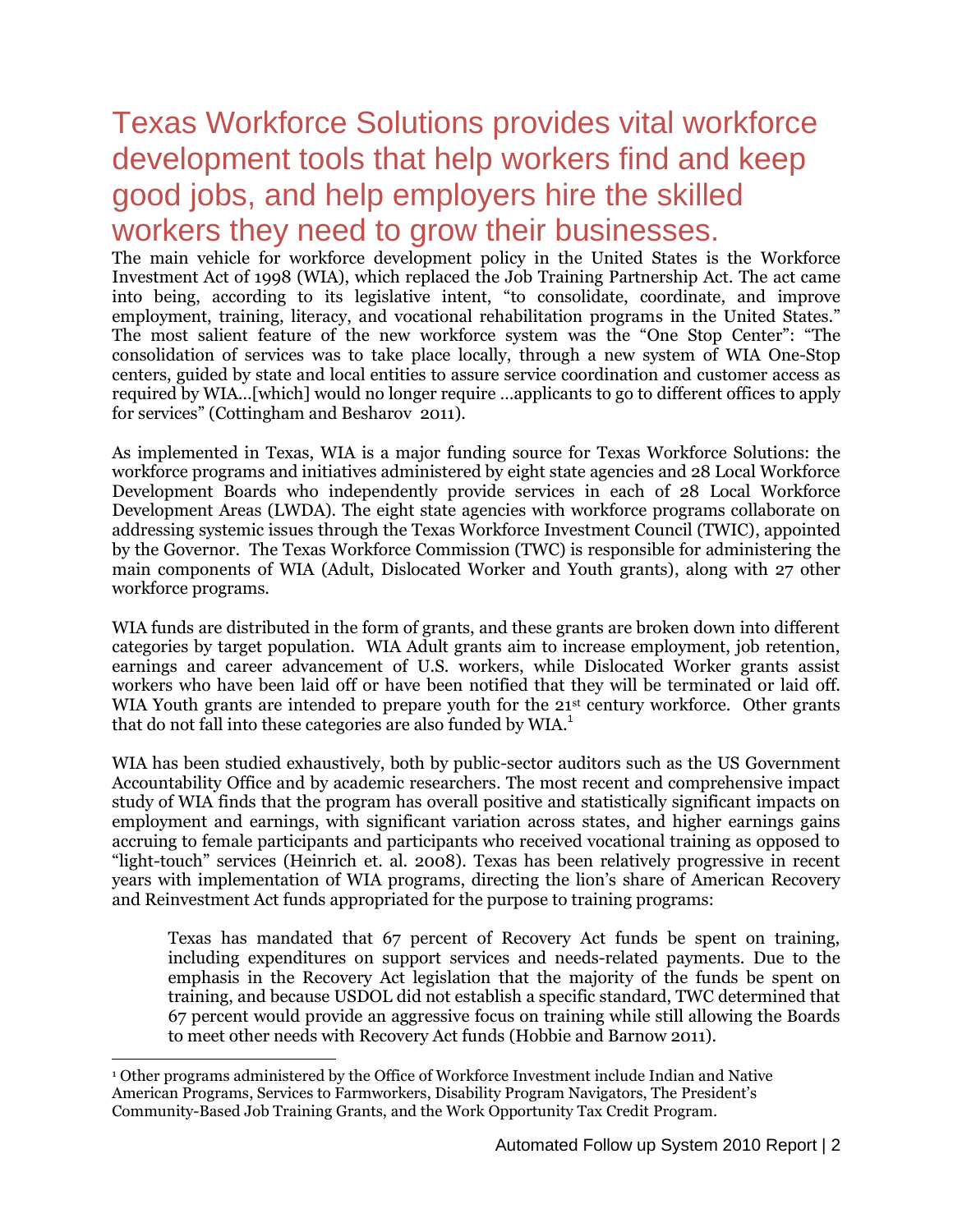As King and Heinrich (2011) find, "Workforce investments also produce widespread benefits for employers and society as a whole, likely leading to sustained increases in productivity and economic growth. Texas continues to implement its WIA five-year strategic plan, centered on market-driven efforts that target specific industry sectors identified as areas of highest competitive advantage for the state.

#### **Purpose of the Report**

Senate Bill 281 (2003) requires the Texas Workforce Commission (TWC) to, at least annually, issue an analysis of the job placement performance of each workforce development program by occupation and by training provider (possibly including other relevant data), for the previous one-year, three-year, and five-year periods. TWC's Labor Market and Career Information (LMCI) department fulfills this mandate. We provide these data in the spirit of continuous improvement and do not seek to single out or punish any program, provider or geography. LMCI's mission is to improve the way Texans make career and educational decisions by providing useful and reliable information about careers, educational training options and jobs. For more information, visit [www.lmci.state.tx.us.](http://www.lmci.state.tx.us/)

#### **Structure of the Report**

This report addresses the set of individuals (cohort) that exited WIA programs in 2008-2009. The report examines a snapshot of the cohort's outcomes, i.e. their employment and median earnings, in the fourth quarter of 2009 (Q42009). Three-year and five-year snapshots of this cohort's outcomes in Q42012 and Q42014 will be added to the report as the data become available. The report's body provides a high-level overview and analysis of the data. Detailed tables of all measures discussed can be found in appendix A.

#### **Methodology**

 $\overline{a}$ 

The Labor Market and Career Information (LMCI) division of TWC received 358,939 duplicate seed records for 2008-2009 WIA program exiters from the Policy and Service Delivery Department of TWC's Workforce Development Division. Each of these original records represents a service delivered to a unique client, i.e. a combination of SSN and service code.

Due to the hundreds of potential services provided under WIA, our methodology for unduplicating this program's records is slightly different from that of other programs that provide fewer types of service. Under WIA, most customers receive a constellation of services, yet unique records are necessary for statistical analysis.<sup>2</sup> As a result, we must collapse the data by service code, retaining one single service code for each customer. Due to the welldocumented benefits of vocational training, we take a particular interest in measuring outcomes for individuals who received such training. To ensure that these customers are counted accurately, we began the de-duplication process by grouping the records according to SSN. We then isolated individuals who received vocational training as opposed to other services. <sup>3</sup> Finally, we grouped the data by WIA funding source (Adult, Youth, Dislocated Worker and others) and unduplicated the remaining records. This left 35,911 usable, unique records for the WIA exit cohort.

This report documents the labor market outcomes of those 35,911 WIA participants during the fourth quarter of 2009 (Q42009). LMCI determines labor market outcomes by linking the seed record file to several government databases. The most important data linkage is to the Texas

<sup>2</sup> It is likely, for example, for local workforce professionals working with customers who require resume help to also provide labor market information to give customers a better idea of the market for their skills. <sup>3</sup> For a detailed discussion of WIA services, see [http://www.doleta.gov/programs/general\\_info.cfm.](http://www.doleta.gov/programs/general_info.cfm)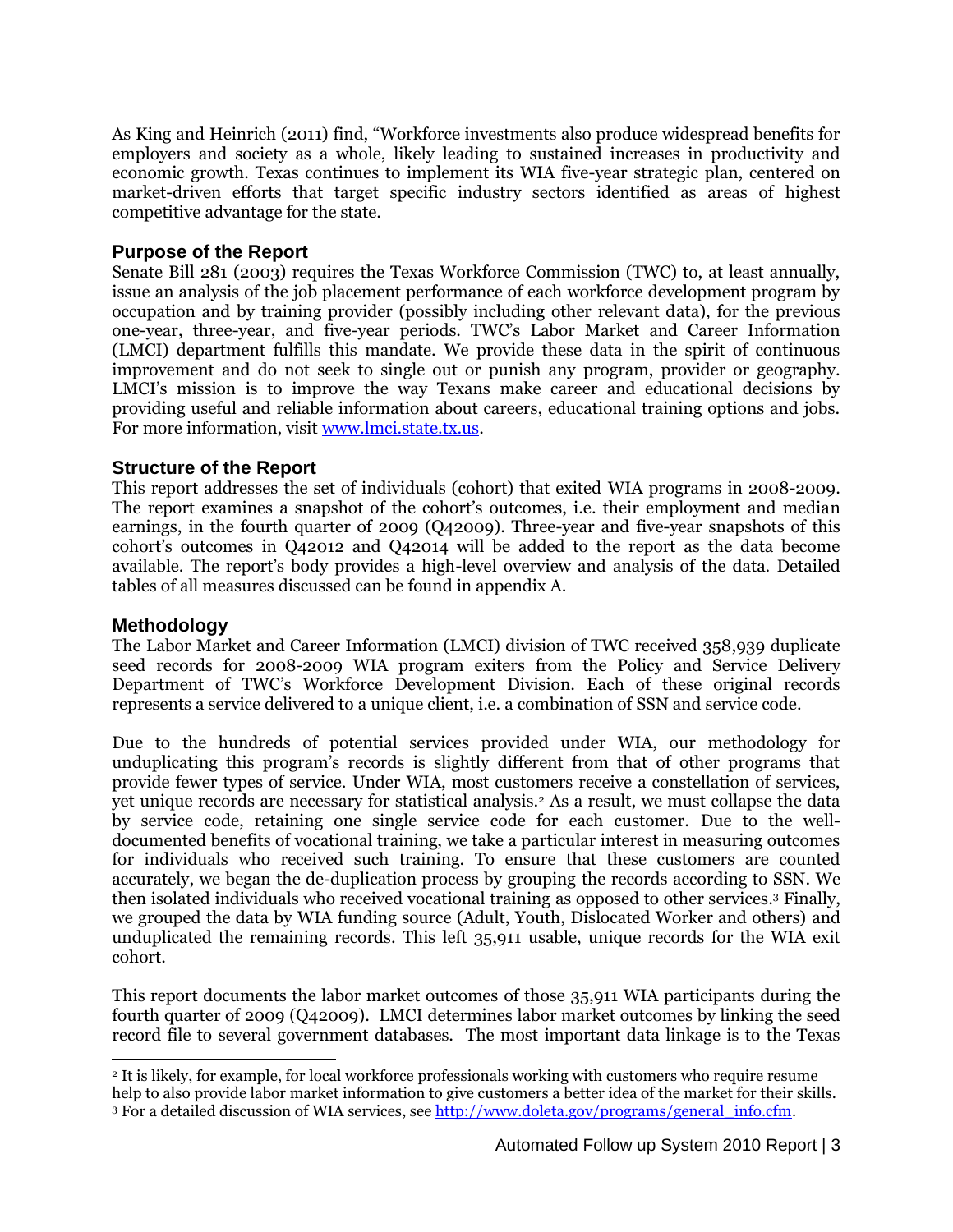Unemployment Insurance (UI) wage record database, to determine post-program employment and earnings. We also perform linkages with the Texas Higher Education Coordinating Board (THECB) master enrollment file for the fall semester of 2009, the results of which are available in the "Higher Education Dashboard," found in the appendix. We also link data with the United States Department of Defense (DoD) and Office of Personnel Management (OPM) Q42009 employment files to locate any participants employed by the federal government and to the Wage Record Interchange System (WRIS) to identify participants employed out of state. LMCI also linked seed records to the Texas Bureau of Vital Statistics (TBVS) database to identify and exclude deceased participants. After performing all exclusions, the final number of records remaining in the WIA seed record file was 35,804.

If the linkage to the Q42009 UI Wage Record database records resulted in a match for any program participant, that participant's earnings and the North American Industry Classification System (NAICS) code for the employer of record were both retained for analysis. If a participant was found employed by more than one employer, the sum of the participant's earnings and the NAICS code of the employer paying the most wages were retained for analysis.

#### **Caveats About the Data and Analysis**

 $\overline{a}$ 

To our knowledge, there is no better source of data on labor market outcomes than UI wage records, but these data have some limitations. UI wage records do not cover individuals engaged in certain types of employment ranging from domestic workers to railroads. The collection of UI wage data involves editing to clean incoming data, but inaccurate records may remain in the system unless and until a claim for UI benefits is filed. SSNs are not validated against a national database: fraudulent SSNs may be present in the data as well as multiple individuals using one SSN (leading to outlandishly high earnings in some cases). Neither occupational title nor hours worked per quarter are reported, preventing us from calculating hourly wage and determining relatedness of training to employment or part-time/full-time status. This characteristic of the data sometimes leads to very low earnings in the case of individuals who worked for only part of a quarter we sampled. Despite these limitations, data from UI wage records provide an invaluable glimpse of post-exit achievements of workforce training participants.

In the fourth quarter of 2009 (Q42009), the period examined in this report, the Texas economy continued to fare better than that of most other states. According to the National Bureau of Economic Research, the U.S. economy peaked in December 2007 and entered the "Great Recession," which officially ended in July 2009 (although subsequent growth has been anemic, with the remaining effects of the Great Recession strongest in the labor market). The Texas economy proved robust during much of this period, continuing to grow through most of 2008 and maintaining an unemployment rate 1-2 percent lower than the national average. Employment peaked in October of 2008, after which Texas joined the nation in losing jobs. Texas unemployment in Q42009 was 8.1 percent, 2.4 percent higher than Q42008. At the same time, the U.S. national unemployment rate was 10.0 percent, rising 3.1 percent on the year.For purposes of this report, we frequently cite Q42009 median earnings for WIA participants. For reference, the Texas median worker's 2009 quarterly earnings were \$6,663.<sup>4</sup>

Many factors, particularly the dynamics of the local economy and interplay with national and international trends all drive the metrics we use. The metrics tell part of the story about performance, but should not be used alone to make judgments about the quality (or lack thereof) of a single provider, Workforce Development Area or program.

<sup>4</sup>Texas median quarterly worker earnings were derived by dividing estimates of annual median worker earnings from the US Census Bureau's American Community Survey (2009 one-year estimates) by four.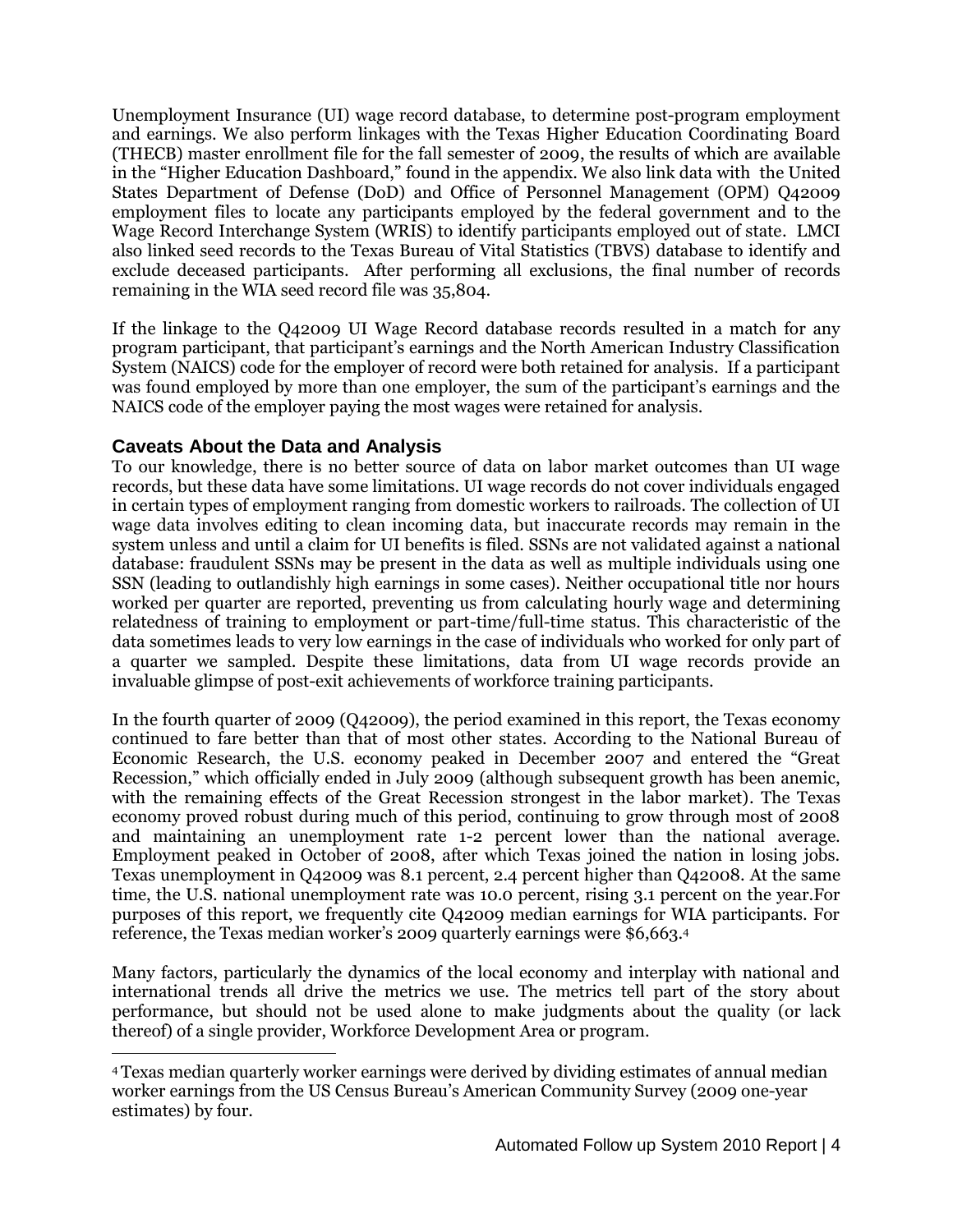#### **Outcomes: Employment**

Figure 1 displays the percent of the exit cohort found employed in the fourth quarter of 2009

(Q42009) across programs and demographics. The percent of the entire cohort employed was 65.1. Dislocated Worker participants tend to be employed at higher rates than Adult or Youth participants, due to higher levels of job experience and other factors. This regularity held for the 2008-2009 WIA exit cohort as well, with 70.2 percent of Dislocated Workers found employed compared to 69.1 percent of Adult participants. Education and vocational training (in that order) rather than employment is the priority for Youth participants, so their lower 49.5 percent employment rate is unsurprising. 17.1 percent of Youth participants were found enrolled in post-secondary education in Q42009 compared with 7.7 percent of Adult participants and 5.7 percent of Dislocated Workers (Table 7).

Individuals who received vocational training (as opposed to job search, counseling and other services) were employed at a higher rate: 70.1 vs. 63.6 percent. The strong returns to education are once again demonstrated by the outcomes of the 2008-2009 exit cohort: individuals with some postsecondary education were employed at 73.2 percent, compared with 60.1 percent for those without postsecondary education (Table 8). 5

 $\overline{a}$ 



#### Percent Employed in Q42009 by Program and Demographic Characteristics, **2008-2009 WIA Exiters**



<sup>5</sup> For purposes of this single calculation, due to data irregularities, we excluded individuals for whom an education level was not reported.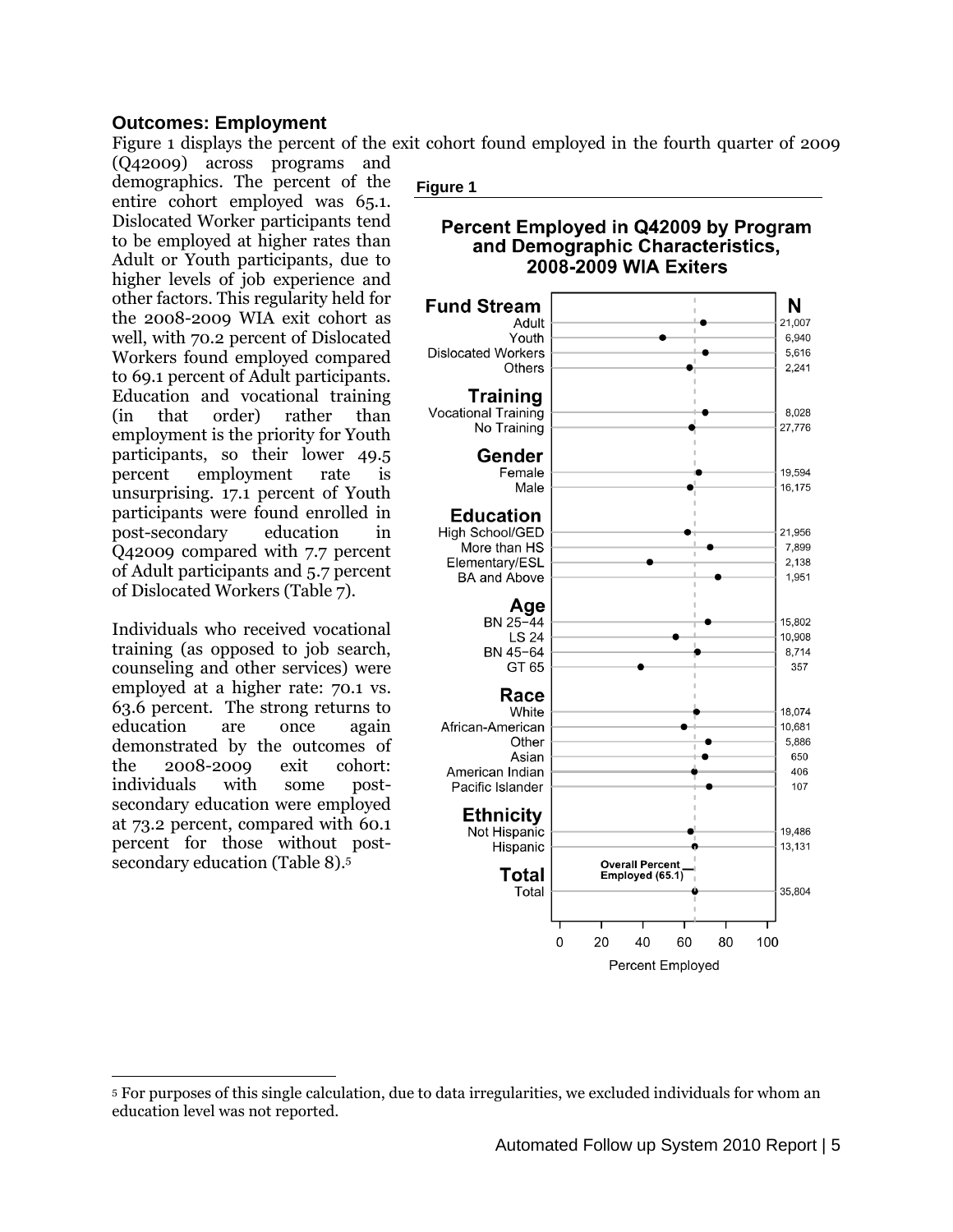#### **Outcomes: Median Earnings**

Figure 2 shows the distribution of earnings for the entire cohort and for male and female exiters separately. The cohort's median earnings were \$5,337, the first quartile of earnings  $(25<sup>th</sup>)$ percentile) was \$2,543 and the third quartile ( $75<sup>th</sup>$  percentile) was \$9,880. The Texas median worker's 2009 quarterly

earnings were \$6,663.

While the number of females employed was 25 percent higher than the number of males employed, males had higher median earnings than females with a median of \$6,359 compared to \$4,776. This confirms that the oftremarked wage gap between males and females exists, even among WIA program participants.

Post-secondary education, including college courses, vocational certificates, and associate degrees as well as bachelor degrees and above is increasingly the only feasible pathway toward good labor market outcomes. Earnings in this WIA exit cohort again confirm this important point: median quarterly earnings for individuals who entered WIA programs with some postsecondary education (anything beyond high school) were nearly \$3,000 higher than for those with a high school degree or less.



**Figure 2: Median Quarterly Earnings Distributions (Earnings Greater than Zero)**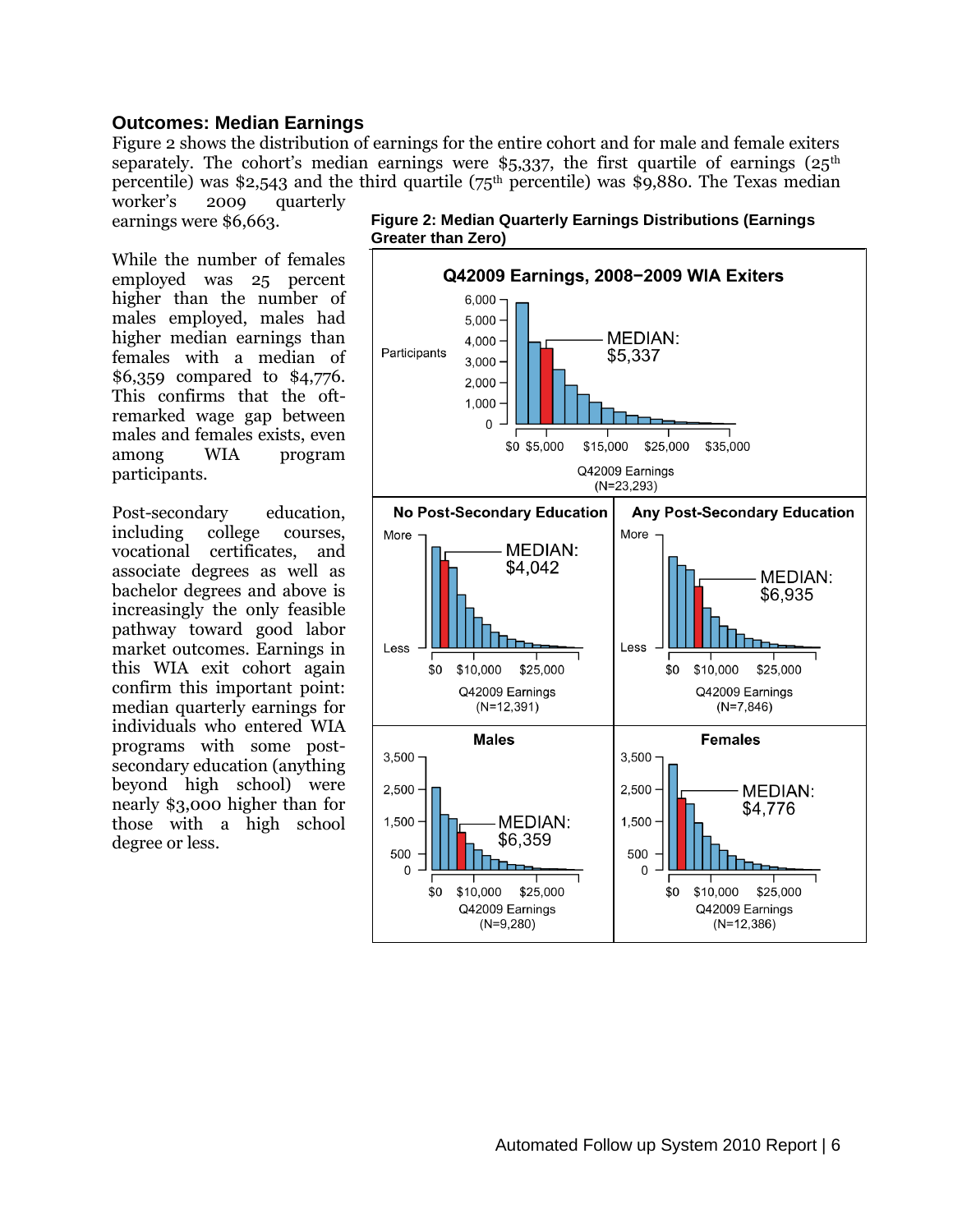#### **Outcomes by LWDA**

Employment outcomes varied considerably across LWDAs. Golden Crescent LWDA had the highest employment in the target quarter with 87.4 percent of participants employed (Figure 3). Heart of Texas LWDA was the next highest with 79.7 percent employed. Gulf Coast LWDA had 9,104 participants, the most of any LWDA, and employment of 64.2 percent. Capital Area LWDA had the highest median quarterly earnings with \$12,369. Heart of Texas was next with earnings of \$9,305. Gulf Coast LWDA participants had median quarterly earnings of \$5,620. Overall, WIA participants in Capital Area (Travis County) and Heart of Texas (Waco Area) WDAs had the best labor market outcomes.

#### **Figure 3: Employment and Median Quarterly Earnings by LWDA**

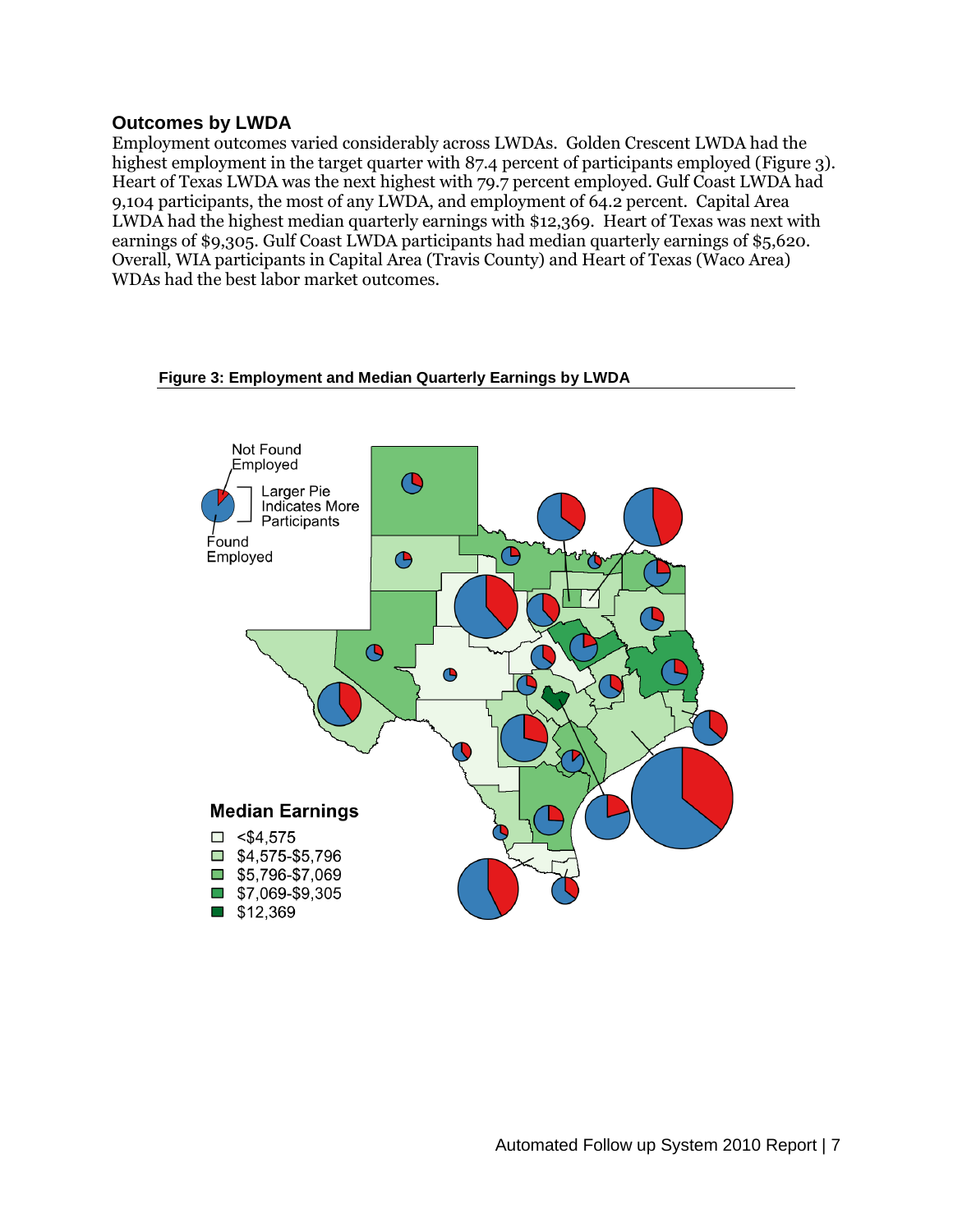Table 1 shows the top ten industries of employment, by 4-digit NAICS code, for 2008-2009 WIA exiters. First on the list was Employment Services. General Medical and Surgical Hospitals was second and had the highest median quarterly earnings at \$14,028 ,followed by building Equipment Contractors, who had the second-highest median earnings with \$12,068.

#### Table 1. Top 10 Industries of Employment (4-digit NAICS Codes)

| <b>Industry of Employment</b>                 | <b>Number</b><br>Working | $%$ of<br><b>Employed</b><br><b>Participants</b> | <b>Median</b><br><b>Earnings</b> |
|-----------------------------------------------|--------------------------|--------------------------------------------------|----------------------------------|
| <b>Employment Services</b>                    | 1,592                    | 6.9                                              | \$3,352                          |
| <b>General Medical and Surgical Hospitals</b> | 1,525                    | 6.6                                              | \$14,028                         |
| <b>Building Equipment Contractors</b>         | 1,097                    | 4.8                                              | \$12,068                         |
| <b>Limited-Service Eating Places</b>          | 1.013                    | 4.4                                              | \$2,093                          |
| <b>Home Health Care Services</b>              | 852                      | 3.7                                              | \$3,059                          |
| <b>Elementary and Secondary Schools</b>       | 797                      | 3.5                                              | \$4,497                          |
| <b>Nursing Care Facilities</b>                | 700                      | 3.0                                              | \$5,105                          |
| <b>Full-Service Restaurants</b>               | 539                      | 2.3                                              | \$2,307                          |
| <b>Other General Merchandise Stores</b>       | 529                      | 2.3                                              | \$3,405                          |
| <b>Offices of Physicians</b>                  | 487                      | 2.1                                              | \$5,551                          |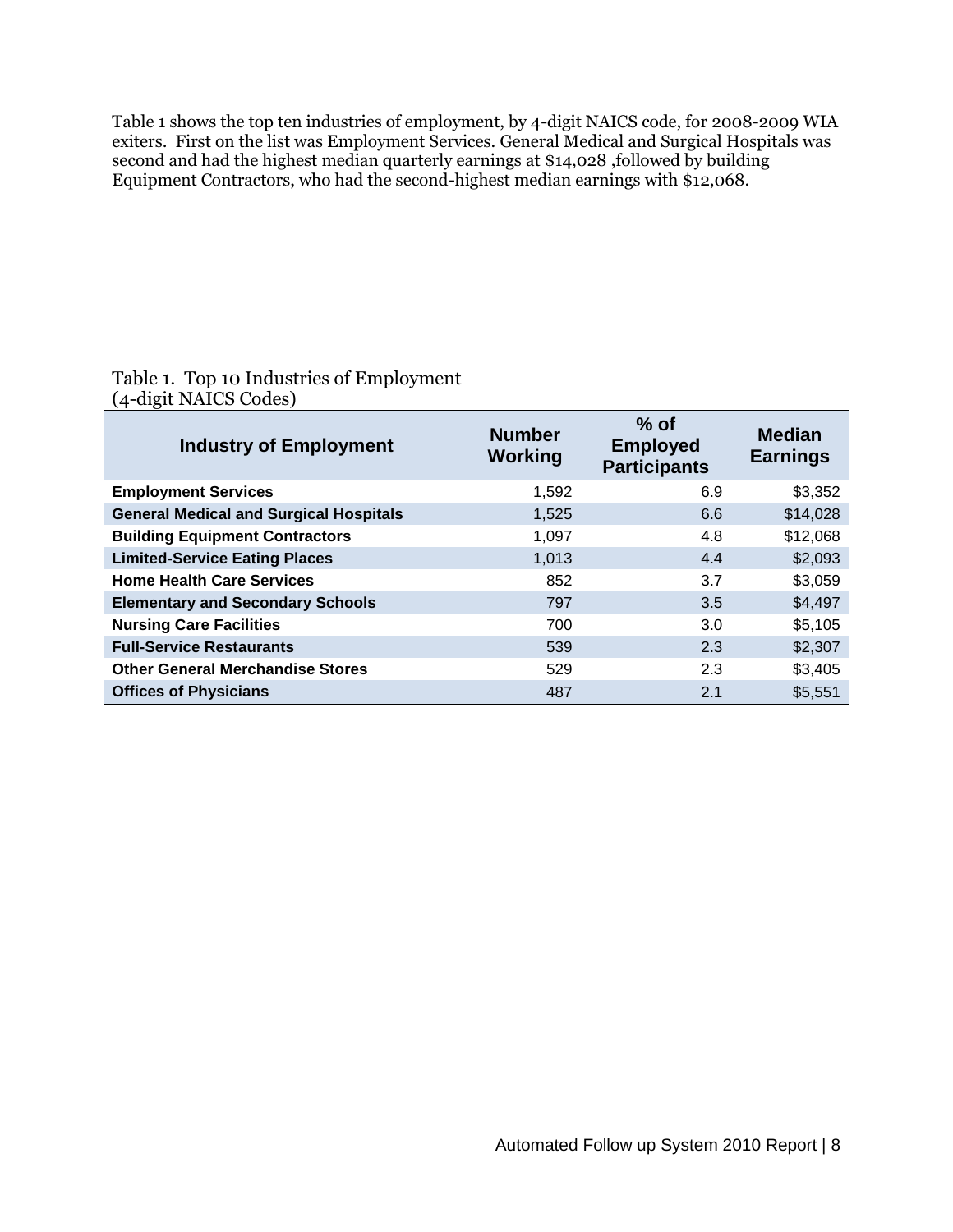Participants who received vocational training (VT) as opposed to other service types had superior labor market outcomes compared with those who received other services (Table 2). Of individuals who received VT, 70.1 percent were found employed in Q42009 compared with 63.6 percent of those who did not. VT participants also had median quarterly earnings \$565 higher than non-VT participants. Table 3 shows the top twenty services provided to this WIA cohort. Five of the ten services with the best employment outcomes were VT services, and their associated median quarterly earnings were considerably higher than non-VT services.

| <b>Training</b>            | <b>Number</b> | ℅              | <b>Median</b>  |  |
|----------------------------|---------------|----------------|----------------|--|
|                            |               | <b>Working</b> | <b>Earning</b> |  |
| <b>Vocational Training</b> | 8,028         | 70.1           | \$5,773        |  |
| <b>No Training</b>         | 27,776        | 63.6           | \$5,208        |  |
| Total                      | 35,804        | 65.1           | \$5,337        |  |

Table 2. Outcomes by Training

| <b>Service</b>                                       | ◡┸<br><b>Number</b> | $\frac{0}{0}$  | <b>Median</b> |
|------------------------------------------------------|---------------------|----------------|---------------|
|                                                      |                     | <b>Working</b> | Earning       |
|                                                      |                     |                |               |
| <b>Private Sector Training Programs</b>              | 1,690               | 90.5           | \$15,211      |
| <b>Skill Upgrading/Retraining</b>                    | 942                 | 88.2           | \$9,882       |
| <b>Job Skills/Training</b>                           | 1,182               | 85.8           | \$13,818      |
| <b>Customized Training</b>                           | 622                 | 85.1           | \$12,367      |
| <b>Follow-up-Counseling</b>                          | 1,314               | 77.2           | \$6,046       |
| <b>Occupational/Vocational Training</b>              | 651                 | 68.5           | \$6,724       |
| Follow-up-<br><b>Outreach/Intake/Orientation</b>     | 2,171               | 67.0           | \$4,794       |
| <b>Follow-Up Services</b>                            | 2,328               | 65.4           | \$5,161       |
| <b>Other</b>                                         | 1,957               | 64.1           | \$4,576       |
| <b>Case Management</b>                               | 1,882               | 62.8           | \$4,258       |
| <b>Job Search Assistance</b>                         | 6,057               | 61.7           | \$5,230       |
| <b>Needs Related Payments</b>                        | 1,796               | 61.6           | \$3,939       |
| Follow-up-Job Search Assistance                      | 444                 | 61.5           | \$4,643       |
| <b>Job Search Basic</b>                              | 602                 | 61.5           | \$4,972       |
| <b>Transportation</b>                                | 4,020               | 59.6           | \$4,118       |
| <b>Employability Development Plan</b>                | 542                 | 59.4           | \$4,465       |
| <b>Subsidized Employment - Other</b><br><b>Funds</b> | 537                 | 57.9           | \$3,730       |
| <b>Counseling</b>                                    | 464                 | 56.5           | \$4,132       |
| <b>Comprehensive Objective</b><br><b>Assessment</b>  | 903                 | 55.5           | \$3,881       |
| <b>Follow-up-Progress tracking</b>                   | 2,176               | 52.9           | \$2,519       |
| Total                                                | 35,804              | 65.1           | \$5,337       |

#### Table 3. Outcomes by Type of Service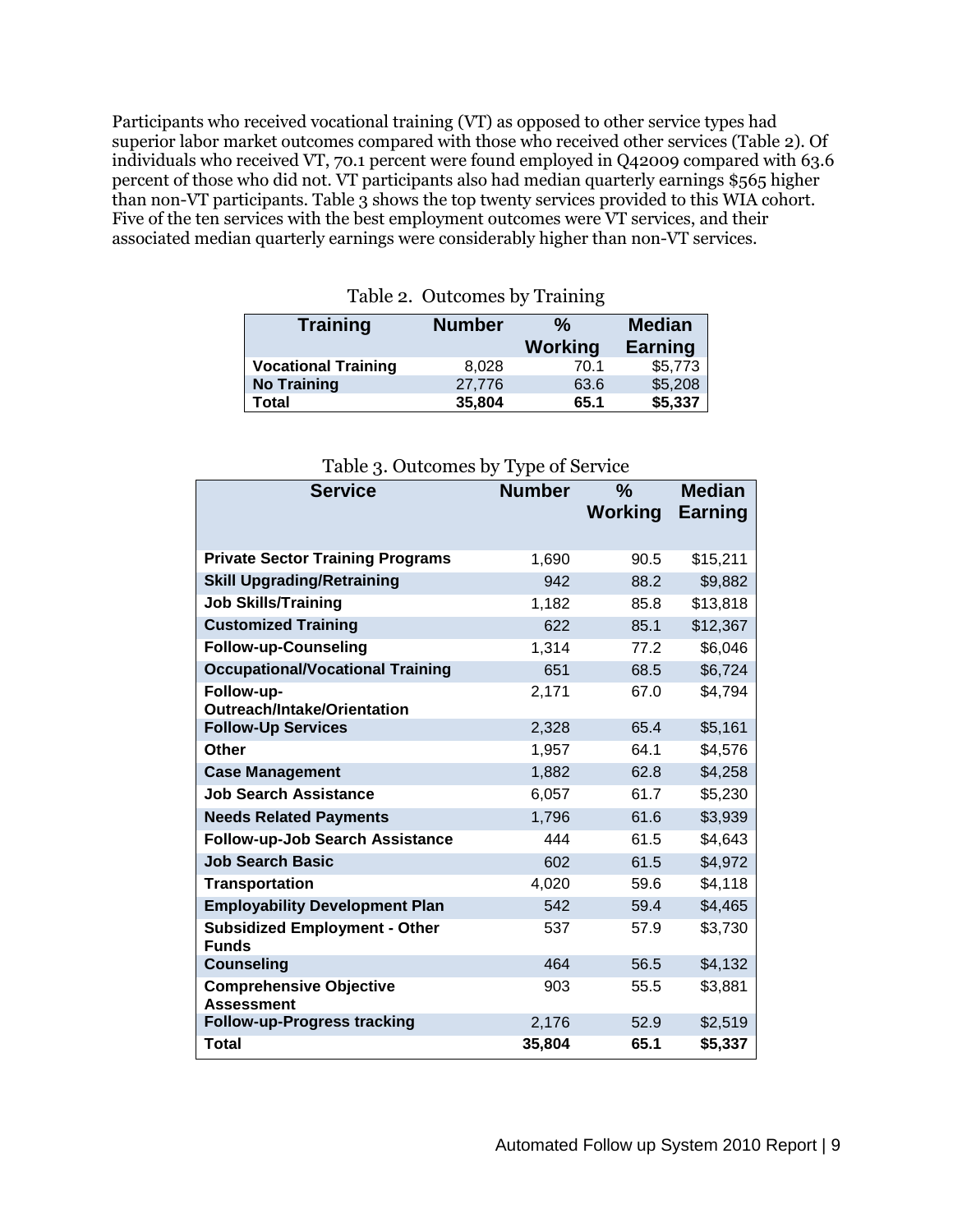## **Appendix A: Detailed Tables of Labor Market Outcomes, 2008-2009 WIA Exiters**

|               | Table 4. Outcomes by Gender |                     |                          |
|---------------|-----------------------------|---------------------|--------------------------|
| Gender        | <b>Number</b>               | %<br><b>Working</b> | <b>Median</b><br>Earning |
| Other/Unknown | 35                          | 71.4                | \$11,230                 |
| Male          | 16,175                      | 62.8                | \$6,359                  |
| Female        | 19,594                      | 66.9                | \$4,776                  |
| <b>Total</b>  | 35,804                      | 65.1                | \$5,337                  |

| Table 5: Outcomes by Ethnicity |               |                     |                          |  |  |  |  |  |
|--------------------------------|---------------|---------------------|--------------------------|--|--|--|--|--|
| <b>Ethnicity</b>               | <b>Number</b> | %<br><b>Working</b> | <b>Median</b><br>Earning |  |  |  |  |  |
| Other/Unknown                  | 3,187         | 77.6                | \$11,988                 |  |  |  |  |  |
| Hispanic/ Latino               | 13,131        | 65.0                | \$4,731                  |  |  |  |  |  |
| Not Hispanic/Latino            | 19,486        | 63.0                | \$5,150                  |  |  |  |  |  |
| Total                          | 35,804        | 65.1                | \$5,337                  |  |  |  |  |  |

Table 6: Outcomes by Race

| Race                              | <b>Number</b> | %<br><b>Working</b> | <b>Median</b><br><b>Earning</b> |
|-----------------------------------|---------------|---------------------|---------------------------------|
| White                             | 18,074        | 65.9                | \$5,439                         |
| <b>Black</b>                      | 10,681        | 59.8                | \$4,204                         |
| Other/Unknown                     | 5,886         | 71.5                | \$6,927                         |
| Asian                             | 650           | 70.0                | \$7,531                         |
| American Indian/<br>Alaska Native | 406           | 64.8                | \$5,050                         |
| Hawaiian/Pacific<br>Islander      | 107           | 72.0                | \$6,108                         |
| Total                             | 35,804        | 65.1                | \$5,337                         |

### Table 7. Outcomes by Fund Source

| <b>Grant Type</b>        | <b>Number</b> | %              | <b>Median</b>   |
|--------------------------|---------------|----------------|-----------------|
|                          |               | <b>Working</b> | <b>Earnings</b> |
| <b>Dislocated Worker</b> | 5,616         | 70.2           | \$6,894         |
| Adult                    | 21,007        | 69.1           | \$5,975         |
| Other                    | 2,241         | 62.5           | \$4,787         |
| Youth                    | 6,940         | 49.5           | \$2,599         |
| Total                    | 35,804        | 65.1           | \$5,337         |

#### Table 8. Outcomes by Education

| <b>Education Level</b> | <b>Number</b> | %<br><b>Working</b> | <b>Median</b><br><b>Earning</b> |
|------------------------|---------------|---------------------|---------------------------------|
| Unknown                | 1,860         | 88.7                | \$15,971                        |
| <b>BA and Above</b>    | 1,951         | 76.2                | \$9,710                         |
| Elementary/ESL         | 2,138         | 43.3                | \$2,861                         |
| More than HS           | 7,899         | 72.5                | \$6,790                         |
| High School/GED        | 21,956        | 61.5                | \$4,280                         |
| <b>Total</b>           | 35,804        | 65.1                | \$5,337                         |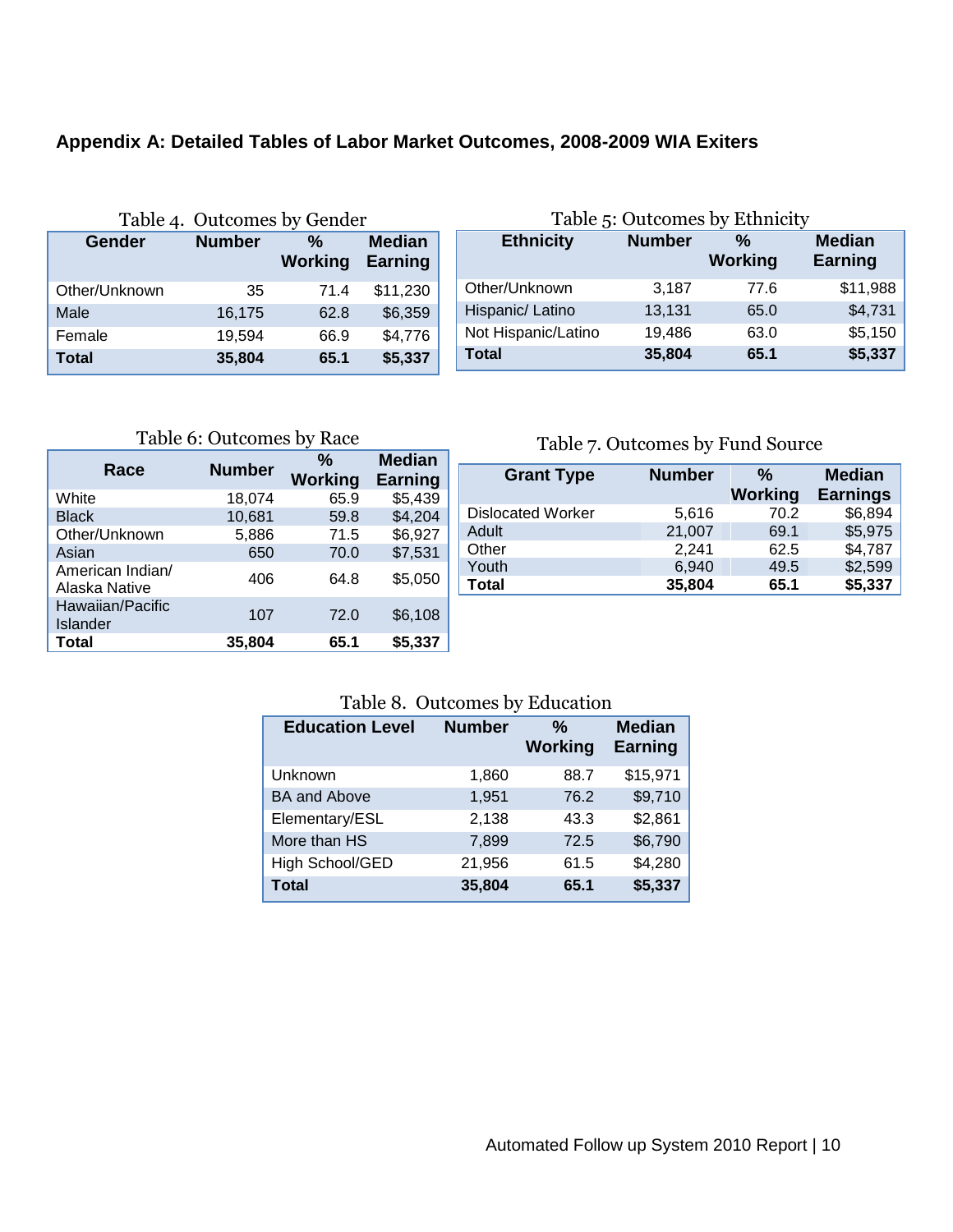| <b>LWDA</b>                    | <b>Number</b> | <b>Number</b>  | $\%$           | <b>Median</b>   |  |
|--------------------------------|---------------|----------------|----------------|-----------------|--|
|                                |               | <b>Working</b> | <b>Working</b> | <b>Earnings</b> |  |
| <b>Golden Crescent</b>         | 445           | 389            | 87.4           | \$6,759         |  |
| <b>Heart of Texas</b>          | 684           | 545            | 79.7           | \$9,305         |  |
| <b>Capital Area</b>            | 1,770         | 1,407          | 79.5           | \$12,369        |  |
| <b>South Plains</b>            | 232           | 177            | 76.3           | \$5,197         |  |
| <b>North Texas</b>             | 300           | 227            | 75.7           | \$6,127         |  |
| <b>North East Texas</b>        | 615           | 464            | 75.5           | \$6,288         |  |
| <b>Coastal Bend</b>            | 774           | 574            | 74.2           | \$7,069         |  |
| <b>Concho Valley</b>           | 150           | 109            | 72.7           | \$4,575         |  |
| <b>Deep East Texas</b>         | 591           | 424            | 71.7           | \$8,501         |  |
| <b>Alamo</b>                   | 1,955         | 1,396          | 71.4           | \$5,282         |  |
| <b>Rural Capital</b>           | 339           | 240            | 70.8           | \$5,615         |  |
| <b>East Texas</b>              | 480           | 340            | 70.8           | \$5,433         |  |
| <b>Panhandle</b>               | 377           | 262            | 69.5           | \$6,895         |  |
| <b>Permian Basin</b>           | 240           | 166            | 69.2           | \$6,022         |  |
| <b>South Texas</b>             | 198           | 134            | 67.7           | \$4,969         |  |
| <b>Brazos Valley</b>           | 476           | 315            | 66.2           | \$5,392         |  |
| <b>Central Texas</b>           | 520           | 337            | 64.8           | \$4,506         |  |
| <b>Tarrant County</b>          | 1,992         | 1,291          | 64.8           | \$5,964         |  |
| Texoma                         | 158           | 102            | 64.6           | \$5,935         |  |
| <b>Cameron County</b>          | 630           | 406            | 64.4           | \$3,958         |  |
| <b>Gulf Coast</b>              | 9,104         | 5,846          | 64.2           | \$5,620         |  |
| <b>South East Texas</b>        | 1,052         | 668            | 63.5           | \$4,897         |  |
| <b>West Central</b>            | 3,518         | 2,169          | 61.7           | \$4,203         |  |
| <b>North Central</b>           | 939           | 578            | 61.6           | \$5,796         |  |
| <b>Middle Rio Grande</b>       | 303           | 186            | 61.4           | \$4,301         |  |
| <b>Upper Rio Grande</b>        | 1,659         | 995            | 60.0           | \$5,138         |  |
| <b>Lower Rio Grande Valley</b> | 3,246         | 1,862          | 57.4           | \$3,511         |  |
| <b>Dallas</b>                  | 3,019         | 1,652          | 54.7           | \$3,887         |  |
| <b>Total</b>                   | 35,804        | 23,293         | 65.1           | \$5,337         |  |

Table 9. Outcomes by LWDA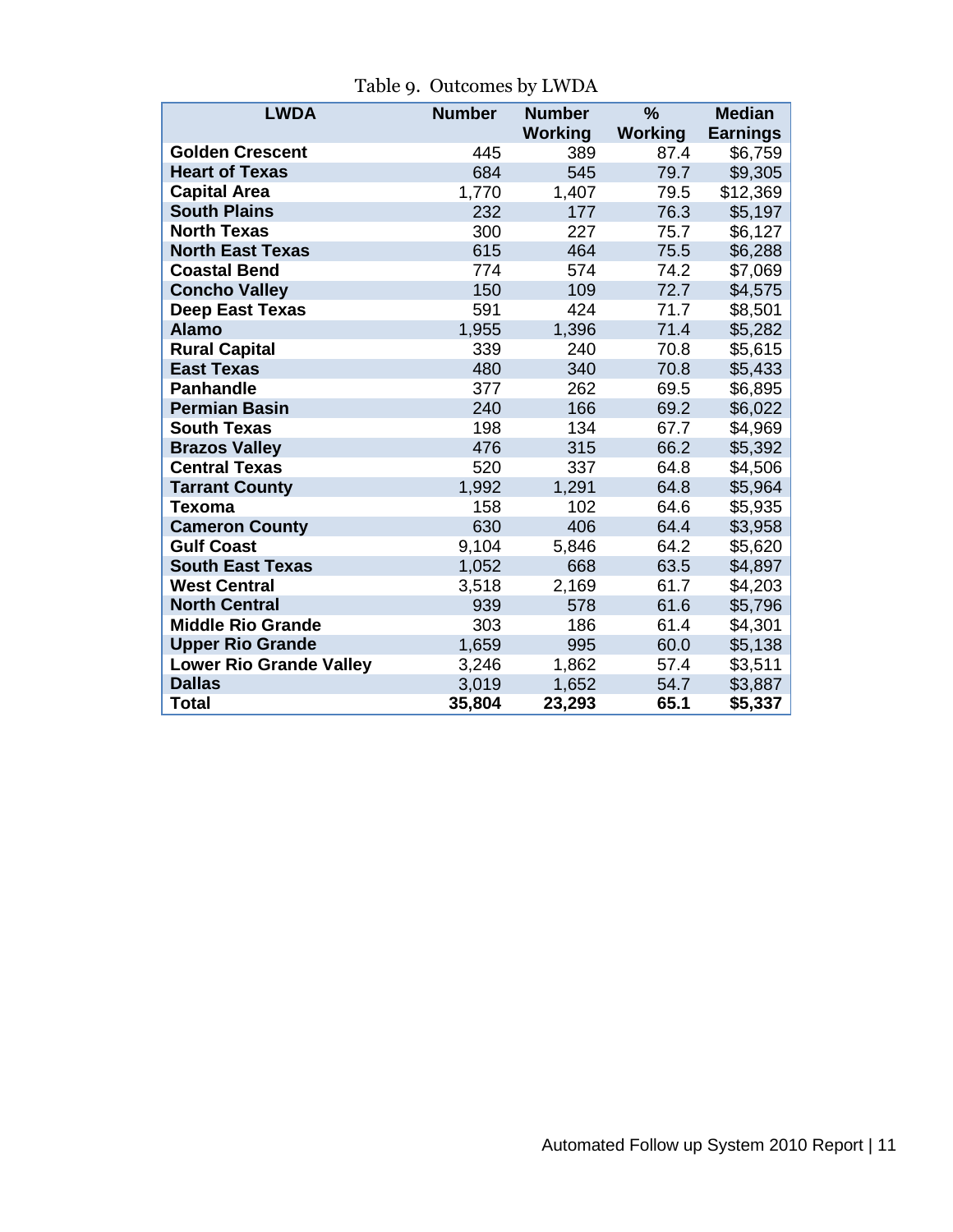# **Table 10. Higher Education Dashboard, Workforce Investment Act 2008 - 2009 Exit Cohort**

| Summary of Linkage             |        | % of all Cohort | Median<br>Earnings | N     | %     | Higher Education Enrollment by Institution Type      |
|--------------------------------|--------|-----------------|--------------------|-------|-------|------------------------------------------------------|
| Working Only                   | 19,983 | 55.8            | \$5,440            | 2.398 | 73.1% | Community and/or Technical Colleges                  |
| Pursuing Higher Education Only | 1,140  | 3.2             | \$0                | 860   | 26.2% | Public/Private Universities & Health Science Centers |
| Working & Pursuing High Ed.    | 2,139  | 6.0             | \$3,741            | 3.279 | 100.0 | <b>Total Found Enrolled</b>                          |
| Subtotal for All Working       | 22,122 | 61.8            | \$5,273            |       |       |                                                      |
| All Enrolled                   | 3.279  | 9.2             | \$1,557            |       |       |                                                      |
| Not Verified                   | 10,396 | 29.0            | \$0                |       |       |                                                      |
| Total                          | 35,911 | 100             | \$1,759            |       |       |                                                      |

| <b>IVICUIALI</b><br>Earnings | N     | %     | Higher Education Enrollment by Institution Type      |
|------------------------------|-------|-------|------------------------------------------------------|
| \$5,440                      |       |       | 2,398 73.1% Community and/or Technical Colleges      |
| \$0                          | 860   | 26.2% | Public/Private Universities & Health Science Centers |
| \$3,741                      | 3,279 | 100.0 | Total Found Enrolled                                 |
|                              |       |       |                                                      |

Top 9 Majors

| Top LWDAs by Enrollment | N     | Number<br>Enrolled | %of All Enrolled | Top 10 Public<br>Postsecondary<br>Institutions | N   | % of All<br>Enrolled | (4-digit Classification of<br>Instructional Programs<br>Code / CIP)            | N.  | % of All<br>Enrolled |
|-------------------------|-------|--------------------|------------------|------------------------------------------------|-----|----------------------|--------------------------------------------------------------------------------|-----|----------------------|
| Permian Basin           | 240   | 48                 | 20.0             | South Texas<br>College                         | 216 | 6.6                  | Liberal Arts and Sciences,<br><b>General Studies and</b><br><b>Humanities</b>  | 567 | 18                   |
| Texoma                  | 158   | 29                 | 18.4             | Houston CC                                     | 144 | 4.4                  | Nursing                                                                        | 533 | 17                   |
| <b>Cameron County</b>   | 630   | 90                 | 14.3             | Victoria College                               | 92  | 2.8                  | Criminal Justice and<br>Corrections                                            | 141 | $\overline{4}$       |
| <b>Central Texas</b>    | 520   | 74                 | 14.2             | El Paso CCD                                    | 89  | 2.7                  | <b>Business Administration,</b><br>Management and<br>Operations                | 141 | 4                    |
| South Plains            | 232   | 33                 | 14.2             | Austin CC                                      | 81  | 2.5                  | Undeclared                                                                     | 130 | $\overline{4}$       |
| Upper Rio Grande        | 1,659 | 221                | 13.3             | DCCCD El Centro<br>College                     | 79  | 2.4                  | Human Development,<br>Family Studies, and<br><b>Related Services</b>           | 99  | 3                    |
| Concho Valley           | 150   | 18                 | 12.0             | Southwest Texas<br>Junior College              | 73  | 2.2                  | Allied Health Diagnostic,<br>Intervention, and<br><b>Treatment Professions</b> | 83  | 3                    |
| North East Texas        | 615   | 69                 | 11.2             | UT El Paso                                     | 67  | 2.0                  | Multi-/Interdisciplinary<br>Studies, Other                                     | 70  | 2                    |
| Lower Rio Grande Valley | 3,246 | 310                | 9.6              | UT Pan-American                                | 66  | 2.0                  | Business/Commerce,<br>General                                                  | 64  | 2                    |
| Dallas                  | 3,019 | 282                | 9.3              | Cisco College                                  | 63  | 1.9                  |                                                                                |     |                      |